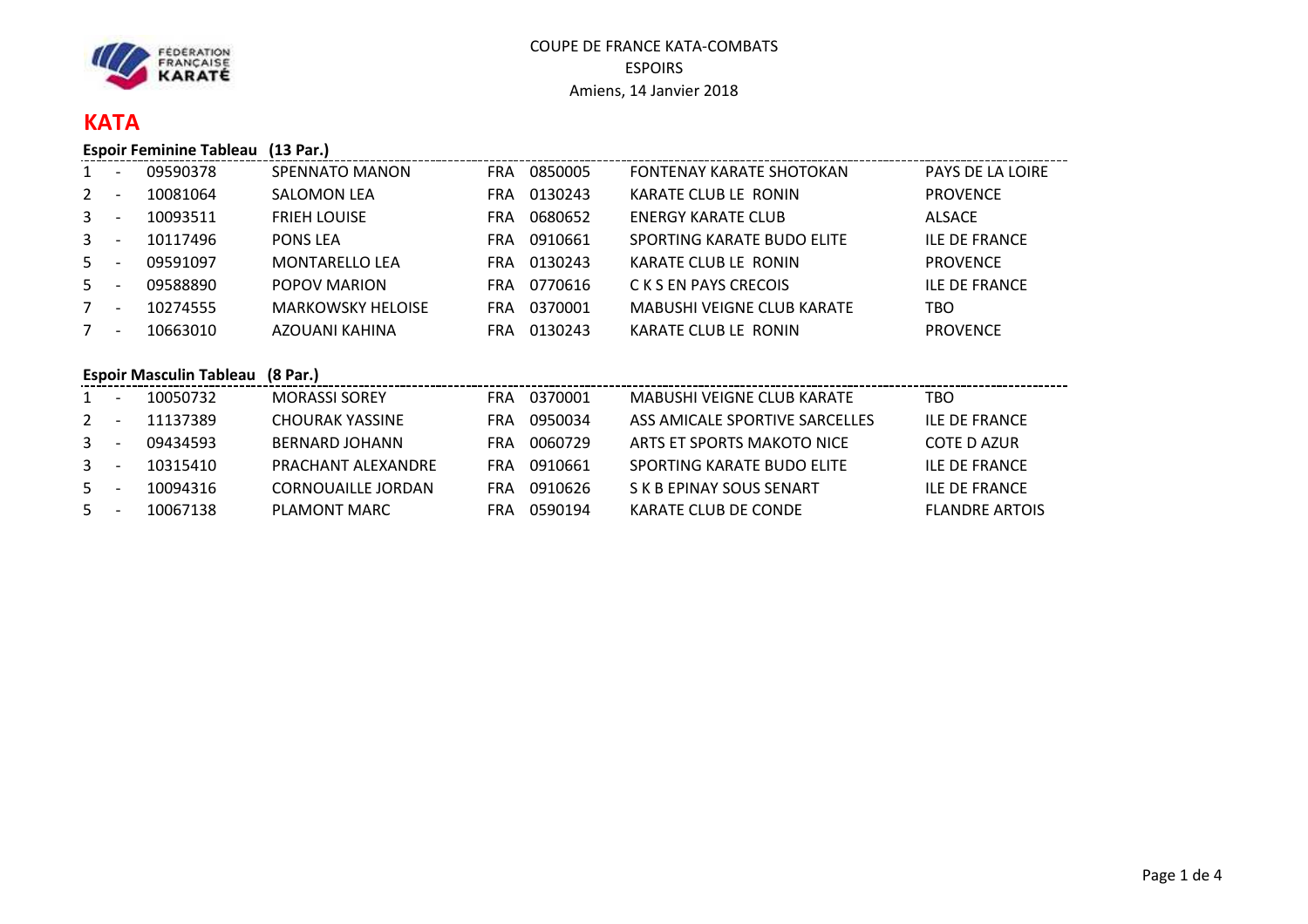

#### **Espoir -50 kg Feminine Tableau (9 Par.)**

| <b>ILE DE FRANCE</b>    |
|-------------------------|
| <b>ILF DE FRANCE</b>    |
| <b>ILE DE FRANCE</b>    |
| <b>ILE DE FRANCE</b>    |
| <b>PAYS DE LA LOIRE</b> |
| <b>NORMANDIF</b>        |
|                         |

# **Espoir -55 kg Feminine Tableau (10 Par.)**

| <b>PAYS DE LA LOIRE</b> |
|-------------------------|
|                         |
| <b>ILE DE FRANCE</b>    |
| <b>FLANDRE ARTOIS</b>   |
| <b>ILF DE FRANCE</b>    |
| ILE DE FRANCE           |
| <b>ILE DE FRANCE</b>    |
| <b>FRANCHE COMTE</b>    |
|                         |

# **Espoir -61 kg Feminine Tableau (5 Par.)**

| 1       |                          | 10102208 | SIVERT LAURA         | FRA | 0250635 | CLUB SAUVEGARDE DE BESANCON | <b>FRANCHE COMTE</b>    |
|---------|--------------------------|----------|----------------------|-----|---------|-----------------------------|-------------------------|
| $2 -$   |                          | 10458004 | OUKHATTOU ASSIA      | FRA | 0130019 | CLUB ARLESIEN DE KARATE DO  | <b>PROVENCE</b>         |
| 3       | $\overline{\phantom{0}}$ | 10256118 | MAHJOUB KENZA        | FRA | 0940026 | CLUB BUDOKAN THIAIS         | ILF DE FRANCE           |
| 3       | $\overline{\phantom{a}}$ | 10193590 | FATH FIONA           | FRA | 0440034 | KARATE TAI PORNICHETIN      | <b>PAYS DE LA LOIRE</b> |
| $5 - -$ |                          | 10123089 | <b>BOUNAB HADJER</b> | FRA | 0130900 | SPARTAN KOMBATS SPORTS      | <b>PROVENCE</b>         |

# **Espoir -68 kg Feminine Tableau (7 Par.)**

| 1            | 10181124 | HASSOUNI IMANE   | FRA  | 0890015 | ENTENTE SP FLORENTINOISE       | <b>BOURGOGNE</b> |
|--------------|----------|------------------|------|---------|--------------------------------|------------------|
| $2 -$        | 10178885 | LASSOUAG LYDIA   | FRA  | 0950107 | KARATE CLUB DOMONT             | ILF DE FRANCE    |
| 3            | 10352620 | CHAVAROT OPHELIE | FRA. | 0950086 | AMICAL CLUB SPORTIF CORMEILLAI | ILF DE FRANCE    |
| $\mathbf{3}$ | 10063662 | SAHRI KENZA      | FRA. | 0950086 | AMICAL CLUB SPORTIF CORMEILLAI | ILF DE FRANCE    |
| $5 - -$      | 10144393 | TORNN RACHEL     | FRA  | 0770738 | JFUNES KARATEKAS DE MEAUX      | ILF DE FRANCE    |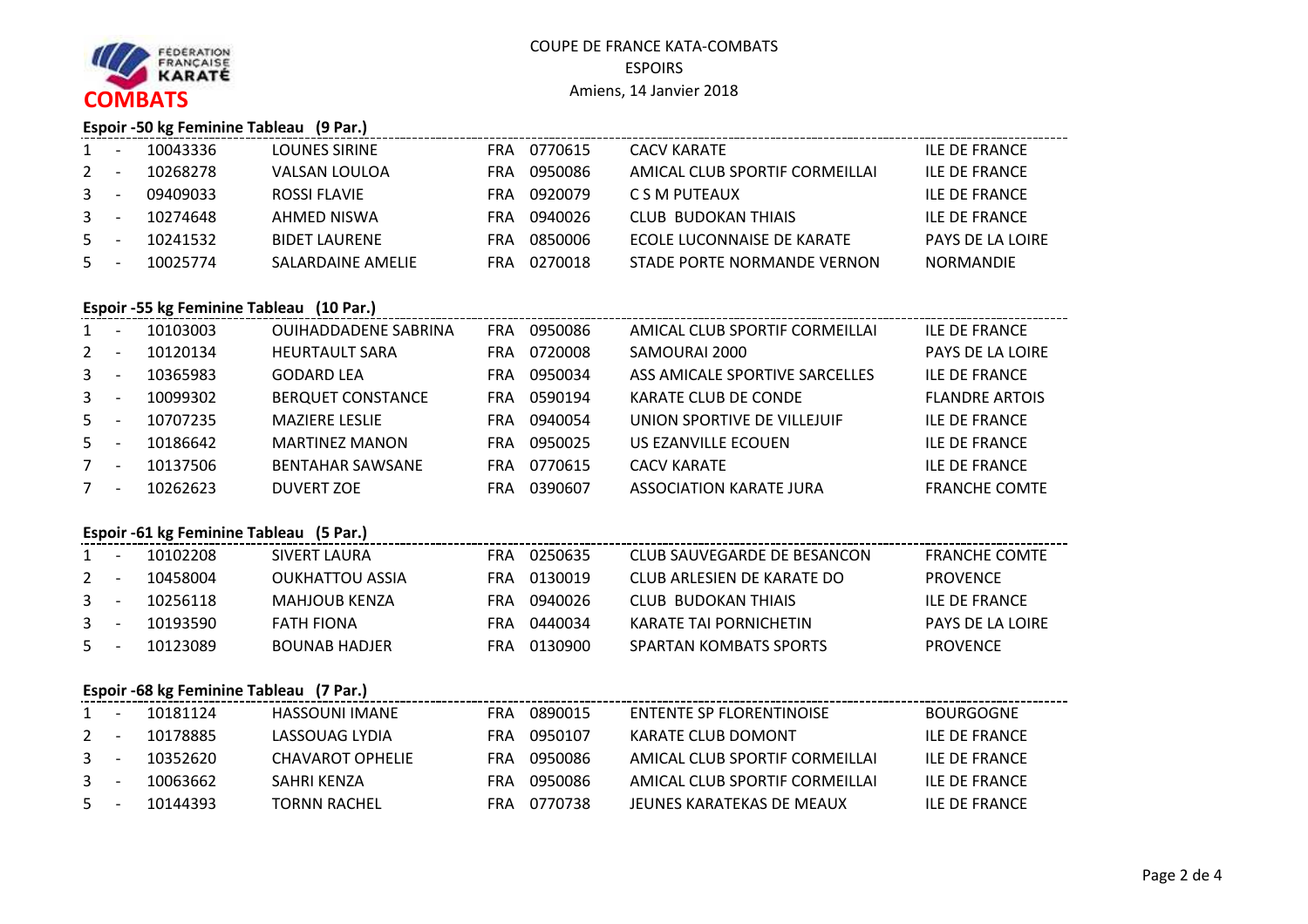

## **Espoir 68 et + kg Feminine Tableau (7 Par.)**

| $1 -$   | 10294593 | MEGHICHE ZOULIKHA | FRA | 0590194     | KARATE CLUB DE CONDE       | <b>FLANDRE ARTOIS</b>   |
|---------|----------|-------------------|-----|-------------|----------------------------|-------------------------|
| $2 - -$ | 09550111 | TAVFRNIFR CHLOF   |     | FRA 0590194 | KARATE CLUB DE CONDE       | <b>FLANDRE ARTOIS</b>   |
| $3 - -$ | 10161725 | ABID MAFVA        |     | FRA 0130127 | IMPACT KARATE CLUB         | <b>PROVENCE</b>         |
| $3 - -$ | 10266542 | LAFOSSF AMANDINF  | FRA | 0850006     | FCOLF LUCONNAISE DE KARATE | <b>PAYS DE LA LOIRE</b> |
| $5 - -$ | 10143979 | SAID-MADI NASRIA  |     | FRA 0490612 | KARATE TIMING EVOLUTION    | <b>PAYS DE LA LOIRE</b> |
|         |          |                   |     |             |                            |                         |

#### **Espoir -60 kg Masculin Tableau (15 Par.)**

| 1              | $\overline{\phantom{a}}$ | 10180367 | KANAGASINGAM KAJITH     | FRA.       | 0770615 | <b>CACV KARATE</b>                 | <b>ILE DE FRANCE</b> |
|----------------|--------------------------|----------|-------------------------|------------|---------|------------------------------------|----------------------|
| $2^{\circ}$    | $\overline{\phantom{a}}$ | 10108206 | <b>HASSANI HOUSNY</b>   | FRA        | 0940026 | <b>CLUB BUDOKAN THIAIS</b>         | <b>ILE DE FRANCE</b> |
| $\mathbf{3}$   | $\overline{\phantom{a}}$ | 10234778 | <b>BOISSERON MILTON</b> | FRA        | 0950034 | ASS AMICALE SPORTIVE SARCELLES     | <b>ILE DE FRANCE</b> |
| 3 <sup>7</sup> | $\overline{\phantom{a}}$ | 09581517 | <b>BERTHON LORRYS</b>   | FRA        | 0130900 | <b>SPARTAN KOMBATS SPORTS</b>      | <b>PROVENCE</b>      |
| $5 -$          | $\overline{\phantom{a}}$ | 10247363 | <b>GERONVIL LILIAN</b>  | <b>FRA</b> | 0210630 | AKDC                               | <b>BOURGOGNE</b>     |
| $5 -$          | $\overline{\phantom{a}}$ | 10110177 | ANTON JUSTIN RONALDO    | <b>FRA</b> | 0940048 | UNION SPORTIVE DE CRETEIL          | <b>ILE DE FRANCE</b> |
| $7^{\circ}$    | $\overline{\phantom{a}}$ | 10722808 | KARAKHANIAN LEVON       | <b>FRA</b> | 0690041 | <b>JUDO CLUB LYON VILLEURBANNE</b> | <b>RHONE ALPES</b>   |
| 7              | $\overline{\phantom{a}}$ | 10029363 | <b>MOSCONE MATEO</b>    | FRA        | 0210630 | AKDC                               | <b>BOURGOGNE</b>     |
|                |                          |          |                         |            |         |                                    |                      |

#### **Espoir -67 kg Masculin Tableau (21 Par.)**

| $1 \quad$      | $\overline{\phantom{0}}$ | 10310724 | RASPILAIR ALEXIS       | FRA | 0590194 | KARATE CLUB DE CONDE           | <b>FLANDRE ARTOIS</b> |
|----------------|--------------------------|----------|------------------------|-----|---------|--------------------------------|-----------------------|
| $2^{\circ}$    | $\overline{\phantom{0}}$ | 10112375 | LAMOTTE YANIS          | FRA | 0210630 | AKDC                           | <b>BOURGOGNE</b>      |
| 3 <sup>1</sup> | $\overline{\phantom{0}}$ | 10096143 | <b>MARDHI ILIES</b>    | FRA | 0940026 | CLUB BUDOKAN THIAIS            | <b>ILE DE FRANCE</b>  |
| $3 -$          | $\overline{\phantom{0}}$ | 10093501 | <b>MERIENNE ARTHUR</b> | FRA | 0530002 | LAVAL KARATE 53                | PAYS DE LA LOIRE      |
| $5 -$          | $\overline{\phantom{0}}$ | 10278909 | EL GUENDOUZI MOHAMED   | FRA | 0950034 | ASS AMICALE SPORTIVE SARCELLES | <b>ILE DE FRANCE</b>  |
| $5 -$          | $\overline{\phantom{a}}$ | 10093942 | <b>DESPOIS ALAN</b>    | FRA | 0130900 | SPARTAN KOMBATS SPORTS         | <b>PROVENCE</b>       |
| 7              | $\overline{\phantom{0}}$ | 10083486 | IQBAL RAJA HAMZA       | FRA | 0940611 | K O S VILLENEUVE               | <b>ILE DE FRANCE</b>  |
| 7              | $\overline{\phantom{0}}$ | 10721375 | <b>OURBIAH ISLAM</b>   | FRA | 0940045 | ENTENTE SPORTIVE DE VITRY      | <b>ILE DE FRANCE</b>  |
|                |                          |          |                        |     |         |                                |                       |